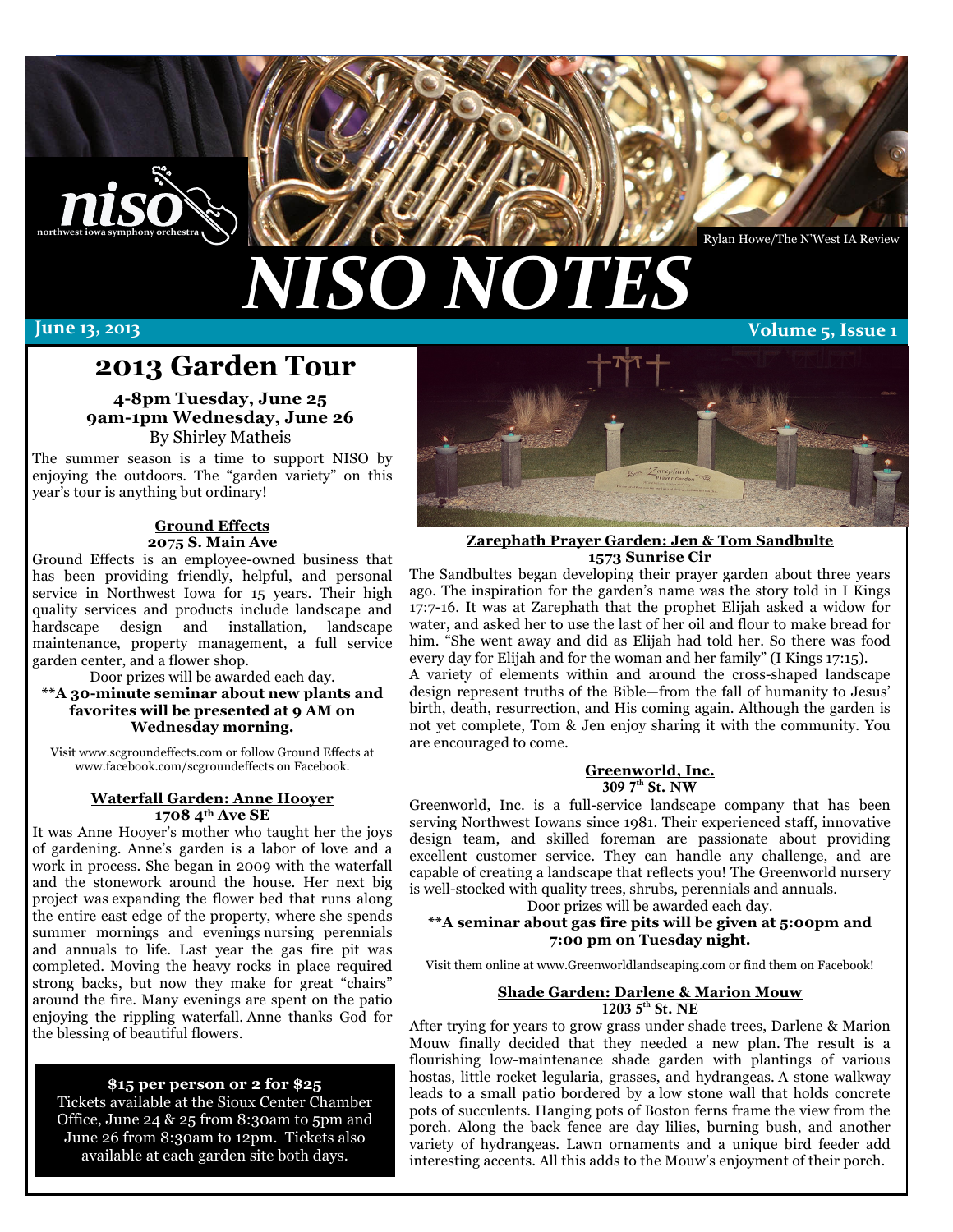#### **Outdoor Room: Allan and Carol Kramer 1201 5th St. NE**

The Kramers' patio began as a dream for an outdoor room for entertaining family and friends. For several years they combed through magazines and books with pictures of outdoor living spaces. As they envisioned their summer retreat, they took



measurements and sketched their ideas on graph paper. Designers from Ground Effects helped them to turn that vision into what you see as you walk the curved path around the house, pass the red rose bushes and lavender, and arrive at their now-favorite dining space. They have deliberately kept it simple and low maintenance, using a combination of grasses and perennials on the edges of the patio, with stone pots of colorful annuals atop the columns. Feel free to sit awhile and enjoy the sights and sounds of nature.

**\*\*Refreshments will be served on the Kramer Patio.**

Please join us for the 2013 Garden Tour on June 25, 4-8pm and June 26, 9am-1pm. Tickets are \$15 per person or 2 for \$25. Tickets are available at the Sioux Center Chamber office, June 24 & 25 from 8:30am to 5pm and June 26 from 8:30am to 12pm. Tickets also available at each garden site both days.

## **Meet the Musicians: Janelle Bolkema, Student Violinist**

By Amber Vis

Janelle Bolkema started playing violin when she was six years old. Her grade school music teacher, Nancy Vermeer, not only gave Bolkema violin lessons, she also made a big impact on Janelle's life. Bolkema described Vermeer as "a very nurturing and influential teacher."



Bolkema started orchestra at Sioux Center Christian

in first grade, and she remembers always enjoying it. She also remembers her parents taking her to NISO concerts. "I would watch Mrs. Vermeer in awe, wanting to be just like her," Bolkema said.

Both Vermeer and Bolkema's subsequent teacher, Jan Klein, helped Bolkema grow immensely in her musical abilities.

Bolkema joined NISO in the fall of 2005 when she was a freshman in high school. Vermeer encouraged Bolkema to join, and her past experience of attending NISO concerts made her eager to do so.

After high school, Bolkema attended Dordt College, majoring in Elementary Education with an endorsement in Early Childhood. She continued to play for NISO during her four years there and graduated from Dordt this past year.

NISO Music Director Bradley Miedema said, "Janelle is a very fine musician who plays beautifully with solid technique and wonderful expression; the consistency and reliability in her playing make her a valuable member of NISO."

Miedema has appreciated working with Janelle in Dordt's Chamber Orchestra for four years, where she served as a first violinist player for two years, principal second violin for one year, and principal first violin/concertmaster this past year.

"She is a humble leader who quietly goes about her business of making music at a very high level without seeking attention and without any type of 'diva' attitude," Miedema said. "Her contributions to both orchestras at Dordt—Chamber Orchestra and NISO—have been greatly appreciated and will be missed next year," he added.

Bolkema's future plans are to serve God through teaching. She also hopes to serve by giving violin lessons on the side. "I have enjoyed my time participating in NISO. I am not sure about my location in the future, but if I am called to stay in this area, I would love to continue playing violin for NISO," Bolkema said.

## **2013-14 Season Preview**

## **Karen DeMol, General Manager**

Already I am looking forward to the 2013-2014 NISO season! No matter the repertoire, the NISO concerts will provide fine music superbly played by "our" orchestra. But the repertoire is an extra draw for next season, because of the richness, the depth, and the variety of the pieces.

The fall and spring concerts will present a satisfying variety of classics, the fall concert presenting dramatic arias and orchestra pieces by those Romantic Period giants, Verdi and Wagner, and the spring concert presenting classics by those famous "three B's—Bach, Beethoven, and Brahms.

The fall concert will treat us to famous opera arias and orchestral pieces from the likes of *Aida, Lohengrin, Tristan und Isolde,* and *Der Meistersinger,* many of which are familiar to and loved by NISO audience members. Soloists Shannon Salyards, soprano, and Russell Svenningsen, tenor, will lead us into the dramatic reaches of the arias, as well as demonstrate the virtuosity demanded of opera singers.

The spring concert will feature our own NISO principals as soloists in the energetic *Brandenburg Concerto No. 2* by J. S. Bach: Richard Bogenrief (trumpet), Anna Davis (flute), Kristi Stanichar (oboe), and Jennifer Frens (viola) will play the solos that weave through the intricate orchestra parts. This work will be framed by Beethoven's Overture to *Consecration of the House* and Brahms' *Symphony No. 2 in D Major*. My only regret is that I have to wait so long to hear this concert!

Between these two major concerts will be the Winter Pops Concert, featuring Rich Ridenour, pianist, playing in classical, jazz, and rock styles, and the Guest Concert, the Euclid String Quartet. Compared to the spring concert of standard classic works, the Pops Concert will present many stylistic surprises. And compared to the fall concert of huge, emotional, and dramatic works, the Euclid Quartet concert will treat us to intimate and smaller-scale chamber music. As I said to students this spring, when I was in college I did not "get" string quartets; now I cannot do without them.

The season will present listeners with performances of well-known and well-loved classics, and will stretch us with opportunities to try new styles. Which event looks to be my personal favorite? Probably every one!

## Northwest Iowa Symphony Orchestra



 $498.4^{\text{th}}$  Ave NE Sioux Center, IA 51250 712.722.6230 ‐ niso@dordt.edu http://niso.dordt.edu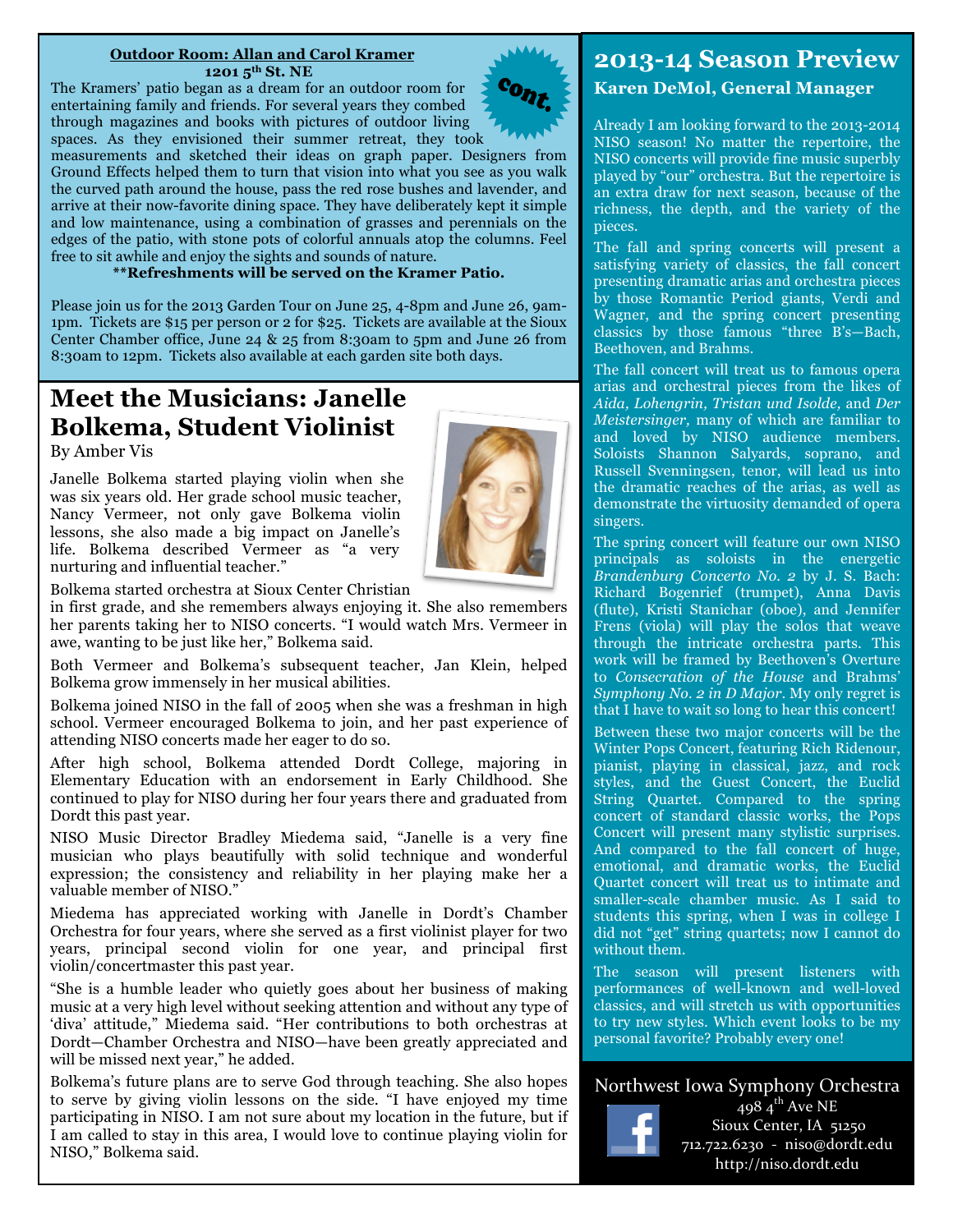